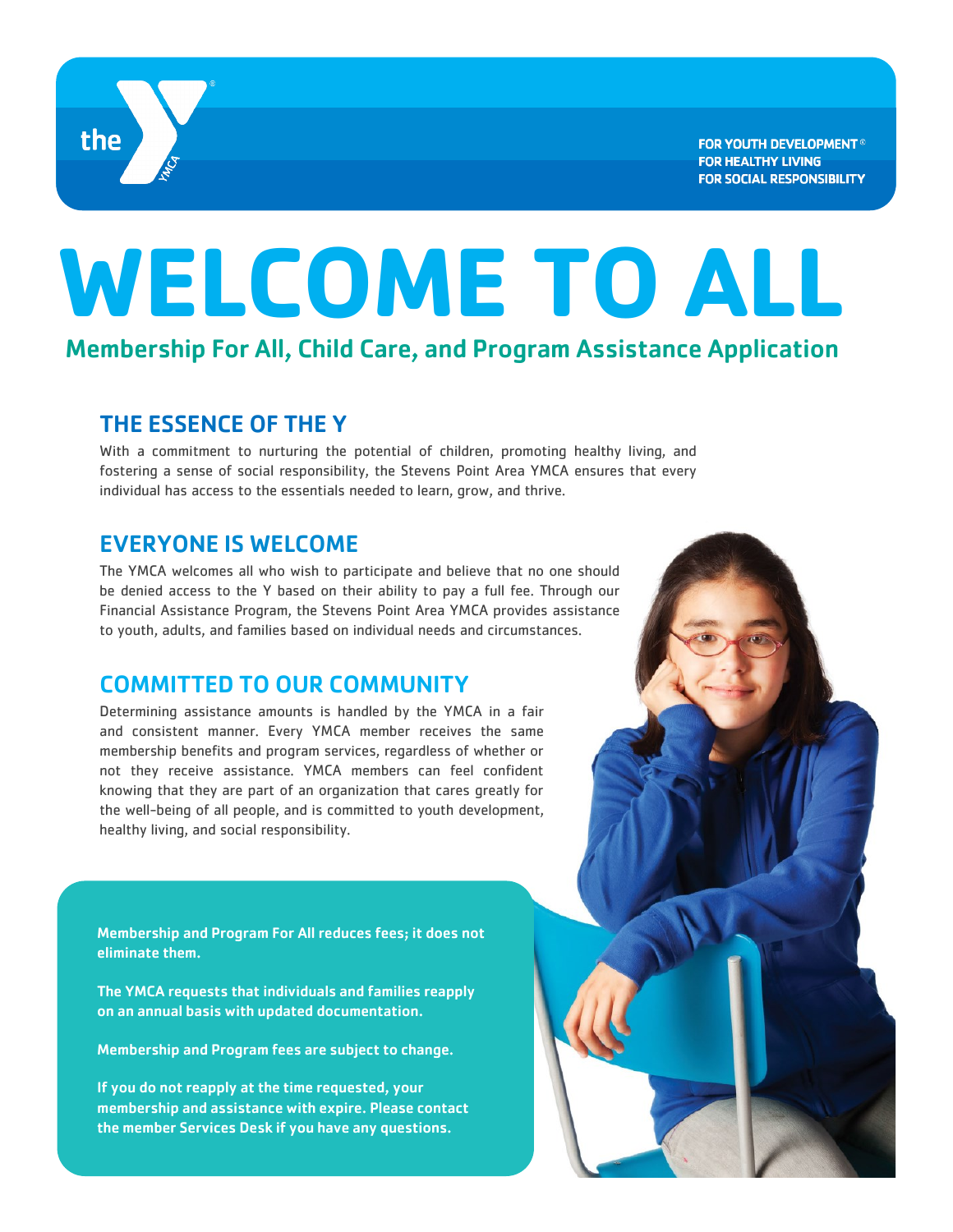

# SCHOLARSHIP APPLICATION

### Stevens Point Area YMCA

| <b>CONTACT INFORMATION</b> |
|----------------------------|
|                            |

| Current YMCA Member: _____ Yes _______ No                                                                                                                                                            |  |                                        |  |  |  |  |  |  |
|------------------------------------------------------------------------------------------------------------------------------------------------------------------------------------------------------|--|----------------------------------------|--|--|--|--|--|--|
| PROGRAM(S) IN WHICH THE SCHOLARSHIP WILL BE USED<br>Membership<br>Program<br>____ Great Escape/Child Care                                                                                            |  | ____ Summer Camp                       |  |  |  |  |  |  |
| <b>HOUSEHOLD OCCUPANTS</b>                                                                                                                                                                           |  |                                        |  |  |  |  |  |  |
|                                                                                                                                                                                                      |  |                                        |  |  |  |  |  |  |
|                                                                                                                                                                                                      |  |                                        |  |  |  |  |  |  |
|                                                                                                                                                                                                      |  |                                        |  |  |  |  |  |  |
|                                                                                                                                                                                                      |  |                                        |  |  |  |  |  |  |
|                                                                                                                                                                                                      |  |                                        |  |  |  |  |  |  |
| <b>FINANCIAL INFORMATION</b>                                                                                                                                                                         |  |                                        |  |  |  |  |  |  |
|                                                                                                                                                                                                      |  |                                        |  |  |  |  |  |  |
| Other sources of income include: alimony, child support, food share, grants, scholarships, pension, unemployment, social<br>security, or disability. *Income verification documentation is required* |  |                                        |  |  |  |  |  |  |
|                                                                                                                                                                                                      |  | Tell us how much<br>you feel you could |  |  |  |  |  |  |
|                                                                                                                                                                                                      |  | pay toward the                         |  |  |  |  |  |  |
|                                                                                                                                                                                                      |  | program you are<br>applying for:       |  |  |  |  |  |  |
|                                                                                                                                                                                                      |  | $\sim$                                 |  |  |  |  |  |  |

#### **VERIFICATION**

I certify that the information shown above is true and correct to the best of my knowledge. I understand verification is required for approval. I also understand that this application may be viewed by other YMCA employees as part of the decision making process. I agree that if my financial status changes I will notify the YMCA immediately of such change. Verification of income is mandatory. By signing below, I agree that I am responsible for reapplying for the scholarship at the end of the current scholarship term at a minimum of three months and a maximum of one year. Applications lacking required information will be deemed void, without notice. Applications not accepted within 60 days of approval will expire.

**\_\_\_\_\_\_\_ Yes! I am interested in promoting the YMCA by sharing my Y story. (Please check if interested)**

Signature: \_\_\_\_\_\_\_\_\_\_\_\_\_\_\_\_\_\_\_\_\_\_\_\_\_\_\_\_\_\_\_\_\_\_\_\_\_\_\_\_\_\_\_\_\_\_\_\_\_\_\_\_\_\_\_\_\_\_\_\_\_\_\_\_\_\_\_\_\_\_\_\_\_\_\_\_\_\_\_\_\_ Date: \_\_\_\_\_\_\_\_\_\_\_\_\_\_\_\_\_\_\_\_\_\_\_\_\_\_\_\_\_\_\_\_\_\_\_

Member ID: \_\_\_\_\_\_\_\_\_\_\_\_\_\_\_\_\_\_\_\_\_\_\_\_\_\_\_\_\_\_\_\_\_\_\_\_\_\_\_\_\_\_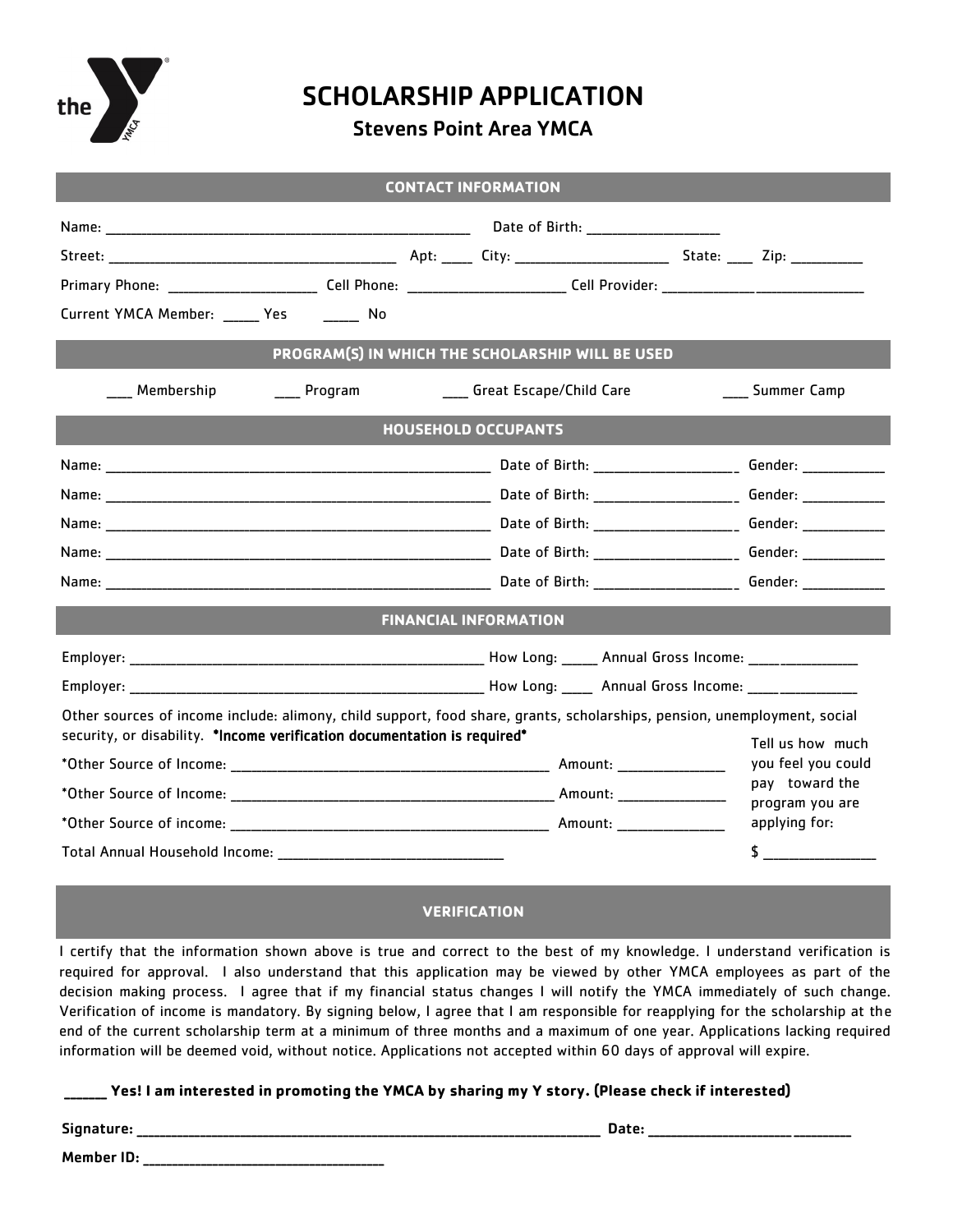#### FOR OFFICE USE ONLY

| Scholarship %: Membership: _________ Programs: __________ Childcare: __________ Summer Camps: __________                                                                                                                       |                 |  |
|--------------------------------------------------------------------------------------------------------------------------------------------------------------------------------------------------------------------------------|-----------------|--|
| Expires: ___________                                                                                                                                                                                                           |                 |  |
|                                                                                                                                                                                                                                |                 |  |
|                                                                                                                                                                                                                                | YMCA MEMBERSHIP |  |
|                                                                                                                                                                                                                                |                 |  |
|                                                                                                                                                                                                                                |                 |  |
| Percentage Awarded: ________                                                                                                                                                                                                   |                 |  |
| Member Responsibility Amount: ______________                                                                                                                                                                                   |                 |  |
| Length of Membership:                                                                                                                                                                                                          |                 |  |
| Payment Options:                                                                                                                                                                                                               |                 |  |
| ___________ Full Pay4                                                                                                                                                                                                          |                 |  |
| <b>__________</b> Bank Draft                                                                                                                                                                                                   |                 |  |
|                                                                                                                                                                                                                                |                 |  |
|                                                                                                                                                                                                                                | YMCA CHILD CARE |  |
|                                                                                                                                                                                                                                |                 |  |
|                                                                                                                                                                                                                                |                 |  |
|                                                                                                                                                                                                                                |                 |  |
| Parent Responsibility %: ____________                                                                                                                                                                                          |                 |  |
| YMCA Responsibility %: ______________                                                                                                                                                                                          |                 |  |
| Payment Amount \$                                                                                                                                                                                                              |                 |  |
| Assistance Expires On: ___________                                                                                                                                                                                             |                 |  |
| Notes: when the contract of the contract of the contract of the contract of the contract of the contract of the contract of the contract of the contract of the contract of the contract of the contract of the contract of th |                 |  |
|                                                                                                                                                                                                                                |                 |  |
|                                                                                                                                                                                                                                |                 |  |
|                                                                                                                                                                                                                                |                 |  |
|                                                                                                                                                                                                                                |                 |  |
|                                                                                                                                                                                                                                |                 |  |
|                                                                                                                                                                                                                                |                 |  |